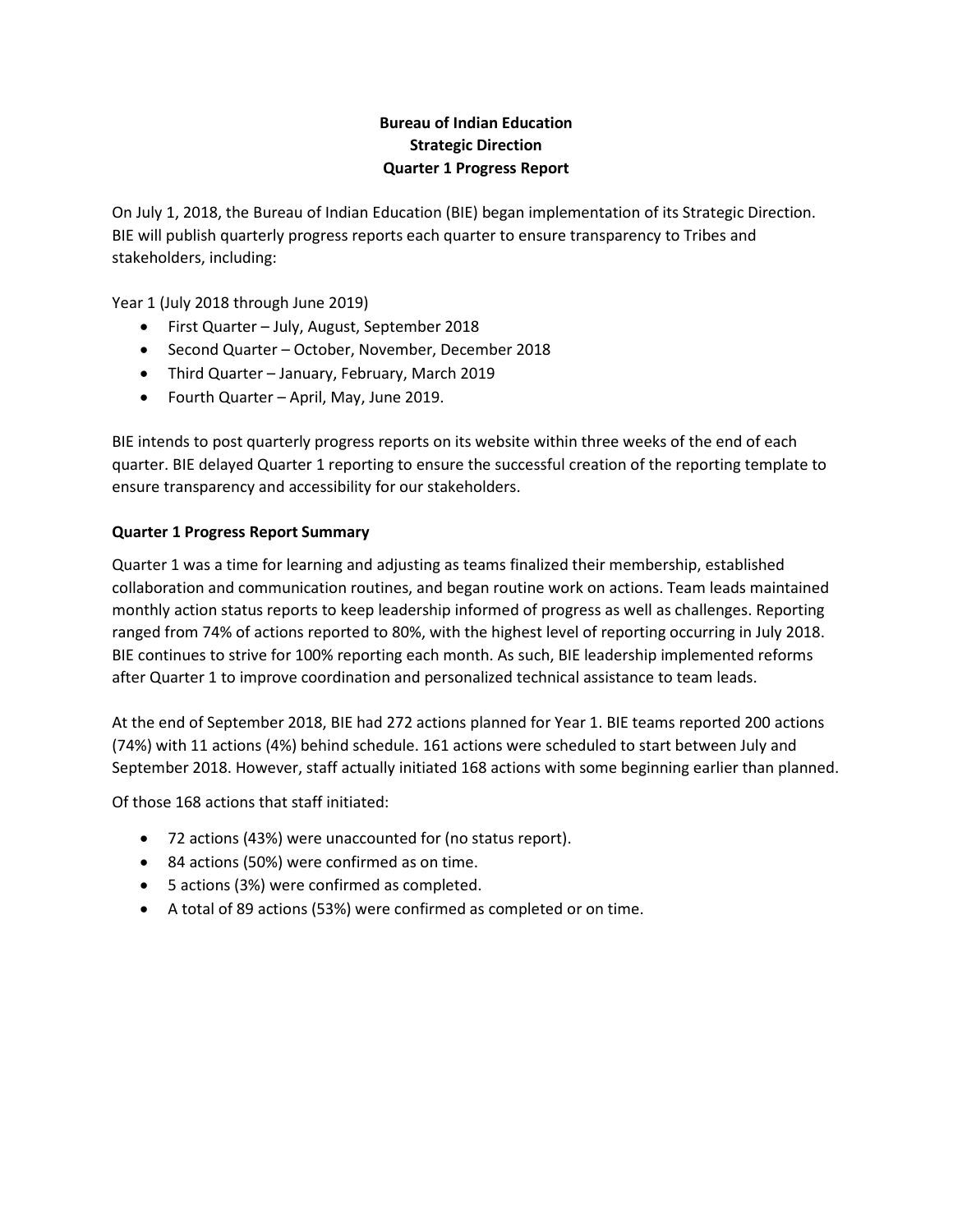#### **Bureau of Indian Education 2018-2019**



Highlights of work completed include:

- A data inventory instrument developed to support the local level and improve coordination with schools;
- Research on entry requirements for Tribal colleges and universities (e.g., credit hours, grade point average, SAT/ACT, other experiences or performances) and college and career readiness requirements (e.g., ACT recommended coursework, specified credit hours in core content areas, state mandates, AP, IB, dual enrollment, etc.); and
- Two data gathering instruments (one for Bureau-funded high schools and one for Bureaufunded post-secondary schools) drafted for Bureau-wide High School Graduation Requirements.

BIE Leadership continues to monitor progress, celebrate successes and address challenges to keep work on track and continually improve services to Tribes and stakeholders. For example, the start of one action was delayed due to staff recognizing other actions with overlapping work and a need for baseline data to inform their associated work. To address this, the team developed a means to collect baseline data and added two key stakeholders to the team. Although the milestones and action are defined based on consultation, each team has the flexibility to determine how the work is accomplished and how best to address challenges that may arise.

## **BIE Division Quarter 1 Progress Report**

## *Office of the Director*

*Of the 109 actions assigned to this division, 32 actions (29%) were unaccounted for (no status report) at the end of September. 63 actions were scheduled to start by the end of September. However, 64 actually started. Of the 64 actions started, one action (2%) was completed, 28 actions (44%) are on time and two actions (3%) are behind schedule.*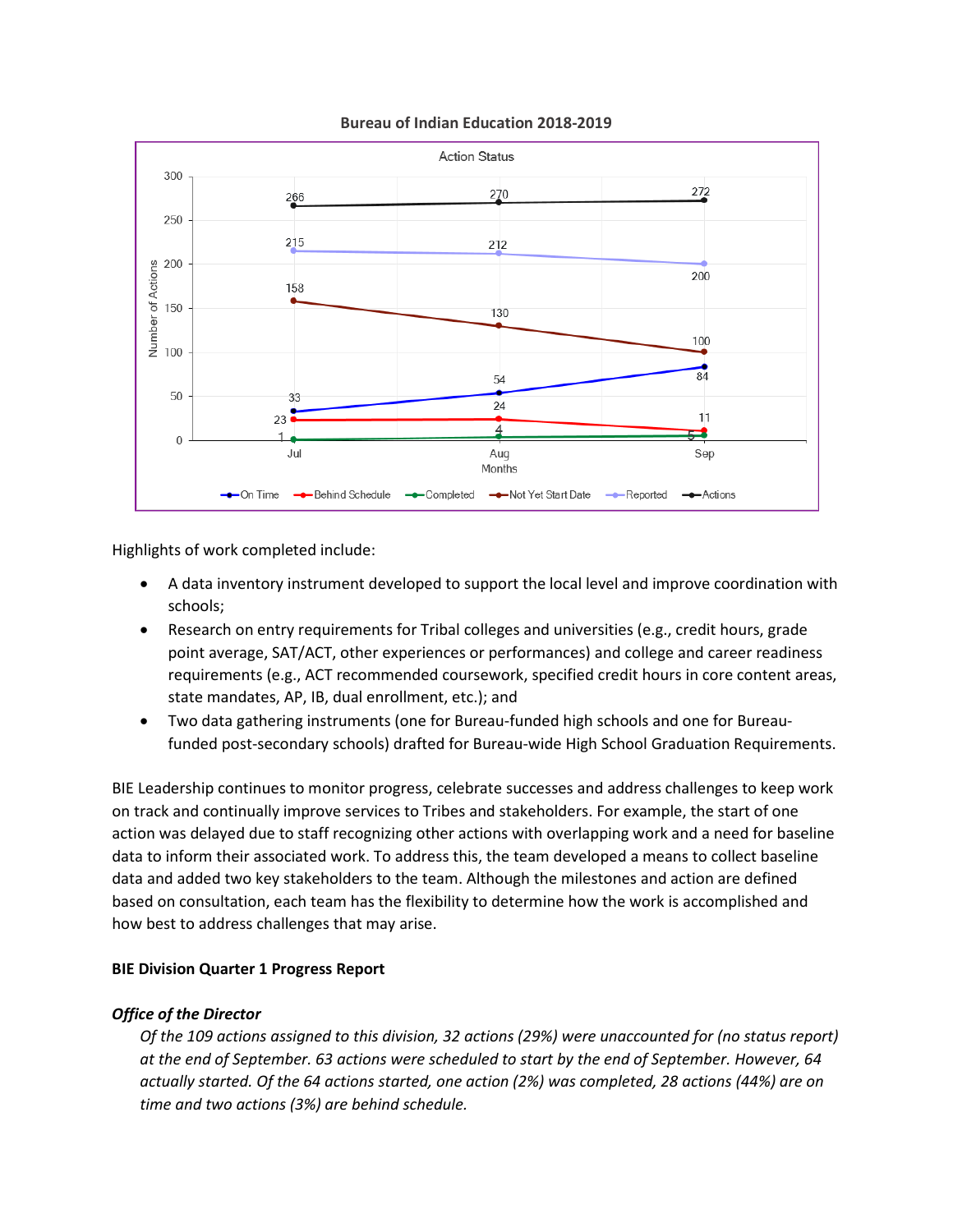### Bureau of Indian Education BIE Director's Office 2018-19



## *Bureau Operated Schools*

*Of the 50 actions assigned to this division, 11 actions (22%) were unaccounted for (no status report) at the end of September. 27 actions (54%) were scheduled to start by the end of September, and 27 actions (54%) actually started. Of the 27 actions started, one action (4%) was completed, 14 actions (52%) are on time and four actions (15%) are behind schedule.*

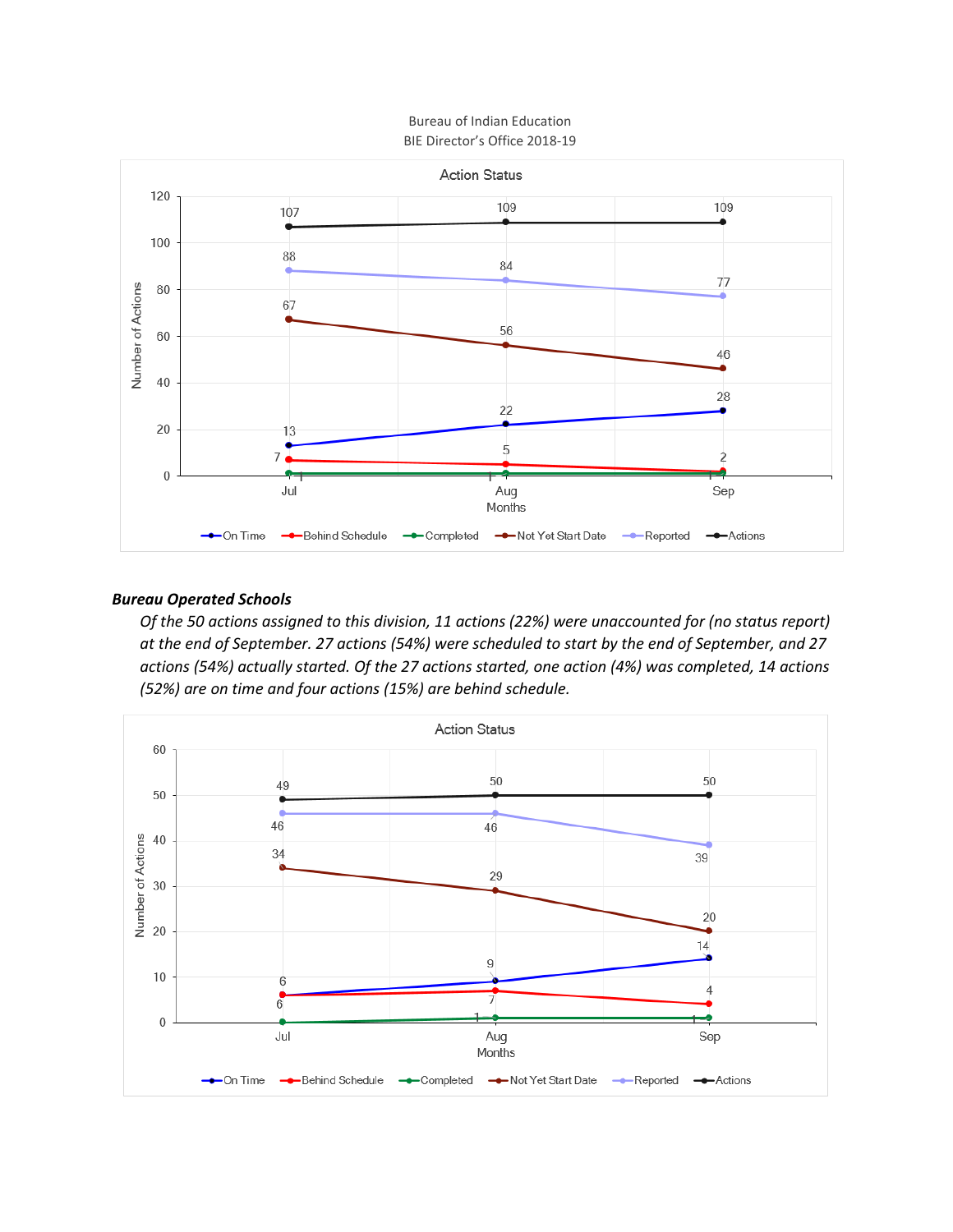#### *Navajo Schools*

*Of the 42 actions assigned to this division, six actions (14%) were unaccounted for (no status report) at the end of September. 22 actions (52%) were scheduled to start by the end of September. However, 26 actions (62%) actually started. Of the 26 actions started, three actions (12%) were completed, 17 actions (65%) are on time and three actions (12%) are behind schedule.*



## *Performance & Accountability*

*Of the 12 actions assigned to this division, all actions were accounted for at the end of September. Eight actions (66%) were scheduled to start, and eight actions (66%) actually started. Of the eight actions started, no actions are completed, eight actions (100%) are on time and no actions were reported as being behind schedule.*